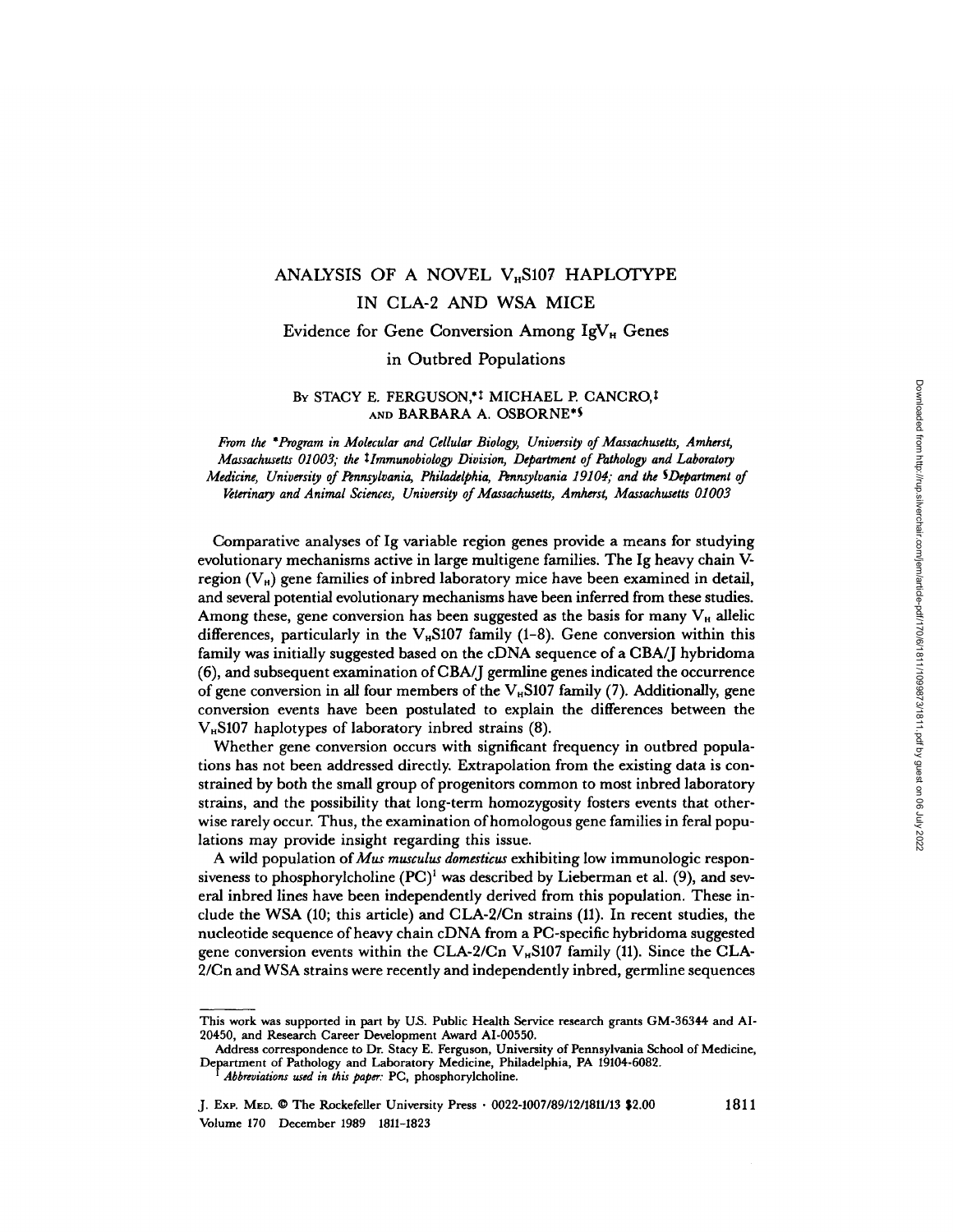## 1812 **GENE CONVERSION IN THE V<sub>H</sub>S107 FAMILY**

consistent with conversion would strengthen the possibility that such events are wide-<br>spread and unlikely artifacts of inbreeding. Accordingly, we have examined the  $V<sub>H</sub>$ S107 families of the CLA-2/Cn and WSA strains. The results indicate that: (a) The CLA-2 and WSA strains bear identical but novel  $V_{\text{H}}$ S107 family haplotypes;  $(b)$  low PC responsiveness in these populations is unlikely due to an inability to express the V1 member of the V<sub><sup>B</sub>S107</sup> gene family; and (c) gene conversion events have</sub> occurred with considerable frequency in the evolution of the murine  $V_{\text{H}}$ S107 family, especially among the V3, V13, and Vll members.

#### Materials and Methods

Mice. The CLA-2/Cn strain was derived in the laboratory of M. P. Cancro, from founders<br>iginally obtained from Dr. M. Potter (Lobomtony of Constitute Mational Cancer Institute originally obtained from Dr. M. Potter (Laboratory of Genetics, National Cancer Institute, National Institutes of Health, Bethesda, MD; under the auspices of NIH contract NZ01-CB-71085). These mice were selectively inbred for PC low responsiveness, and this segregates as a single autosomal Mendelian trait (11) . Adult breeding pairs of the WSA line were also obtained from Dr. M. Potter. The progenitors of the CLA and WSA lineages were members ofan outbred population, and were initially separated based on coat color and marking traits before inbreeding regimes  $(9, 10)$ . Mete. The CLA-2/Co main was tracted as in Methods<br>
National Institutes for EMBLS libraries . All Potent (Advantor Methods National Contract Issue (Secret)<br>
National Institutes of Helab, Bethesia, MD; under the samples of

DNA Preparation. High molecular weight DNA was prepared using adult female animals, freshly sacrificed by cervical dislocation . Nuclei were prepared according to the method of Liou et al. (12), with some modifications. Briefly, livers were immediately removed, minced, and dounce-homogenized in ice-cold PBS, containing <sup>1</sup> mM PMSF. All subsequent steps were performed on ice. The homogenate was strained through two layers of cotton gauze to remove connective tissue. Cells were spun down andwashed several times in fresh PBS/PMSE The pellet was resuspended in 25 ml NIB (60 mM KCl, 15 mM NaCl, 5 mM MgCl<sub>2</sub>, 1<br>
2 MM ReCTA 15 mM This UCl a U.7 6 0.5 mM NTT 1 mM NACl, 5 mM MgCl<sub>2</sub>, 1 mM EGTA, 15 mM Tris-HCl, pH 7.6, 0.5 mM DTT, 1 mM PMSF), containing 0.3 M sucrose.

Cell membranes were solubilized by the addition of 0.3 ml 10% NP-40 detergent. Aliquots of 12.5 ml were gently layered over 12.5 ml successions (1.7 M succession: 1 in quote<br>of 12.5 ml sucrose cushions (1.7 M sucrose cushions (1.7 M sucrose in NIB). Nuclei were spun down at  $4^{\circ}$ C for 15 min (13,000 rpm, HB-4 rotor, RC-5B centrifuge, Beckman Instruments, Fullerton, CA). The supernatant was discarded and the pellet was resuspended in a total volume of 5.0 ml NIB. Nuclei were lysed by the addition of  $0.5$  ml 5% SDS/100 mM EDTA and proteinase K to a final concentration of 0.5 mg/ml. Tubes were incubated overnight at 37 ° C .

The DNA preparation was extracted once in an equal volume of phenol, previously equilibrated with TE (10 mM Tris-HCl, pH 7.5, 1 mM EDTA), extracted twice with phenol/CHC13 (2/1, vol/vol) and once with CHC13 . DNA was precipitated from the aqueous phase by the addition of <sup>2</sup> vol 100% ethanol, spooled, air-dried, and resuspended to a final concentration of  $\sim$ 1 mg/ml.

Individual liver DNA samples from <sup>13</sup> members ofthe original breeding stocks from which the CLA-2/Cn and WSA strains were derived were generously provided by Drs. L. <sup>D</sup>'Hoostelaere and M. Potter.

Genomic Libraries. Phage genomic libraries were prepared through two different protocols. Partial Sau3a <sup>I</sup> digests were performed and fragments ranging from 9 to 23 kb in size were isolated by fractionation over sucrose gradients (13). Appropriate fractions were pooled, precipitated, and ligated into the Bam HI-digested X phage vector, XEMBL3 (Stratagene, LaJolla, CA) according to supplier's instructions . Ligations were packaged with commercial extracts (Stratagene).

An alternative method for isolation of individual  $V_{\mu}$ S107 gene segments was also used. Genomic DNA was digested to completion with Eco RI and electrophoresed through 0.8% agarose slab gels. Regions containing V<sub>B107</sub> gene segments, as determined by Southern blot analysis, were excised. Gel slices were placed in dialysis tubing for electroelution of fragments, which were precipitated and ligated into the vector  $\lambda$ gt10 (Stratagene). Reactions were packaged as described for EMBL3 libraries.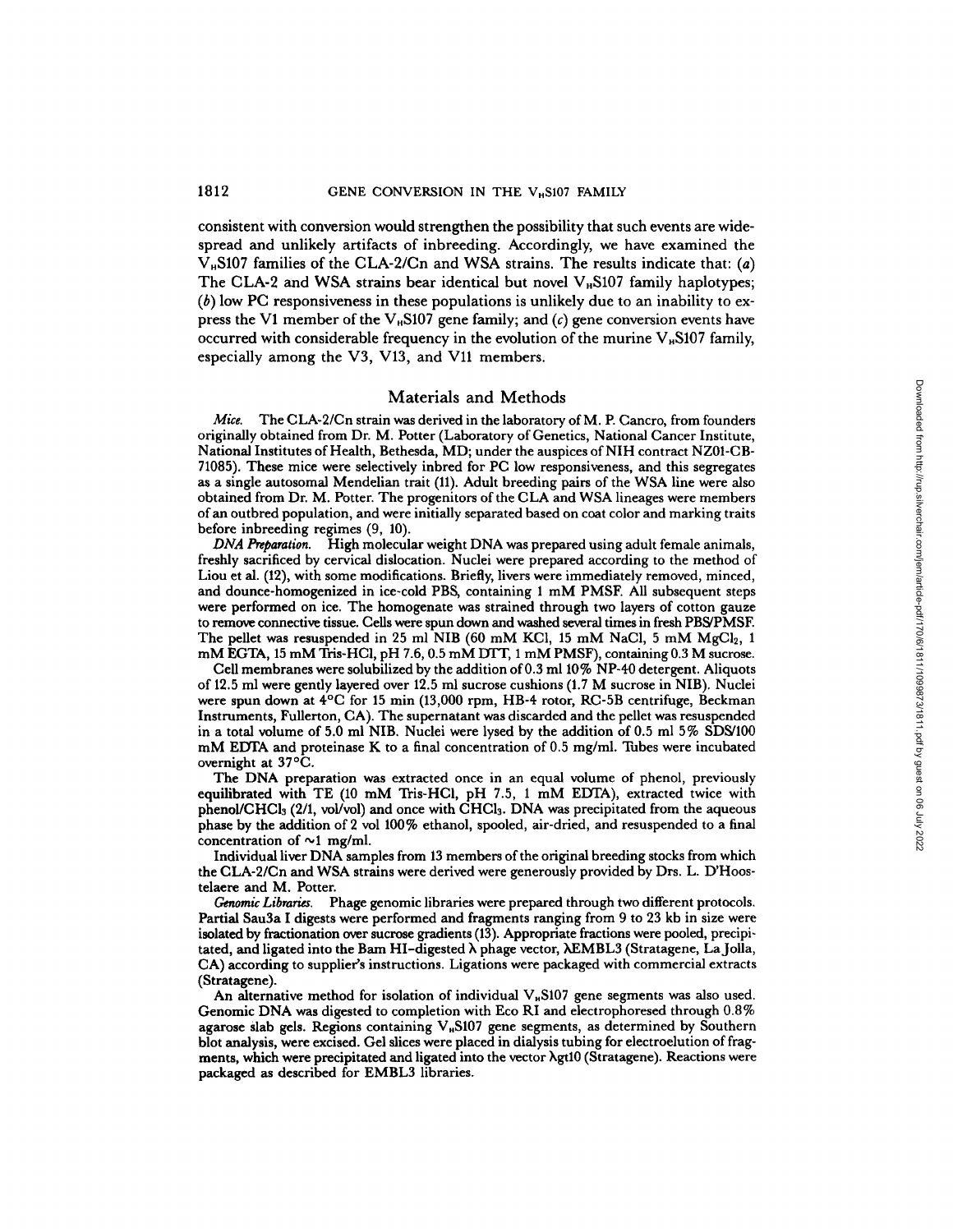Library Screening.  $\Lambda$ EMBL3 and  $\lambda$ gt10 libraries were plated and plaque-lifts were performed in duplicate using nylon membranes (Hybond-N; Amersham Corp., Arlington Heights, IL) . Lifts were denatured by floating on 0.2 M NaOH/1.5M NaCl. Filters were air-dried and<br>heled for 0 h at 900C. Lifts was worked for sumple have with frequent shapes of s work baked for 2 h at 80<sup>o</sup>C. Lifts were washed for several hours with frequent changes of a wash sultion containing 50 mM Tris-HCl, pH 8.0, 0.1% SDS, 1.0 mM EDTA, and 1.0 M NaCl<br>solution containing 50 mM Tris-HCl, pH 8.0, 0.1% SDS, 1.0 mM EDTA, and 1.0 M NaCl at 42 ° C. Membranes were transferred to 50% formamide buffer for overnight hybridization.

Probes. A cDNA probe containing the BALB/c V1 gene segment was originally obtained from Dr. S. Crews (14); California Institute of Technology, Pasadena, CA). A Pst I fragment, containing the VI coding region, was excised for use as <sup>a</sup> hybridization probe. A plasmid containing <sup>a</sup> rearranged VI gene segment as well as associated <sup>5</sup>'-sequences, was obtained from P. Brodeur (Department of Pathology, Tufts University, Boston, MA). A 1.7-kb Bam HI fragment containing VI-specific sequence was used to identify upstream sequences ofthat gene segment.

Probes were labeled with  $\alpha$ -[<sup>32</sup>P]dCTP using the random-priming method of Feinberg and Vogelstein (15) . A commercial kit was used (Oligolabeling Kit ; Pharmacia Fine Chemicals, Piscataway, NJ).<br>*M13 Subclones.* 

 $M13$  Subclones. A minimum of two  $\lambda$  phage clones from original, unamplified libraries were sequenced per gene segment. All M13 manipulations were performed as described by Messing (16) . Plaque-lifts and screenings were performed as described earlier for genomic library screenings, except that filters were neutralized after denaturation . Subcloning strategies were based on the restriction maps of BALB/c S107  $V_n$  phage clones described by Siu et al. (17). et al.  $(17)$ .

The V13 gene segments of the CLA-2/Cn and WSA strains were subcloned as <sup>2</sup> .7-kb Eco RI fragments into Eco RI-digested M13mp18. Clones were also generated by digestion with Sau3a <sup>I</sup> and shotgun cloning of resulting fragments into Bam HI-digested vector.

The VI gene segments of both strains were subcloned as 2.5-kb Barn HI fragments into Barn HI-digested vector. Larger, 5-kb Xba <sup>I</sup> fragments were also subcloned for flanking region analysis.

The V11 gene segments were force cloned into both orientations by double-digestion with the enzymes, Eco RI and Hind III . These fragments were cloned into the vectors M13mp18 and M13mp19. The novel Vll gene segments (VII-2) of the two strains were subcloned as 4.7-kb Eco RI fragments into Eco RI-digested M13mp18.

Orientations of inserts in all M13 subclones were determined either directly, through sequence analysis or through complementation testing (16).

Dideoxynucleotide Sequencing. Sequencing of M13 templates was performed with a commercial sequencing kit using supplier's instructions (Sequenase; United States Biochemical Corp., Cleveland, OH).

Oligonucleotide Primers. All genes were sequenced in two orientations using the M13 universal primer, as well as a set of primers designed to anneal to particular regions of the coding and flanking sequences.

#### Results

S107 VH Allele Assignments. To examine the contribution of gene conversion to allelism among  $V_{\rm B}$ S107 haplotypes, it is first necessary to distinguish the V1, V11, V13, and V3 family members. Family member assignment was thus based on three criteria . First, genomic Southern blot analysis of Eco RI-digested CLA-2/Cn and WSA DNA reveals the presence of four  $V_{\rm B}$ S107 gene segments (Fig. 1, last four lanes), three of which comigrate with  $V_{\rm H}$ S107 elements in BALB/c (V1, V11, and V13), rendering preliminary family member assignment feasible. DNA from <sup>13</sup> members of the outbred CLA and WSA progenitors are also included in Fig. 1, and show that at least three  $V_{\rm B}$ S107 haplotypes were segregating in this population. Second, coding region sequence analysis was used to distinguish the VI element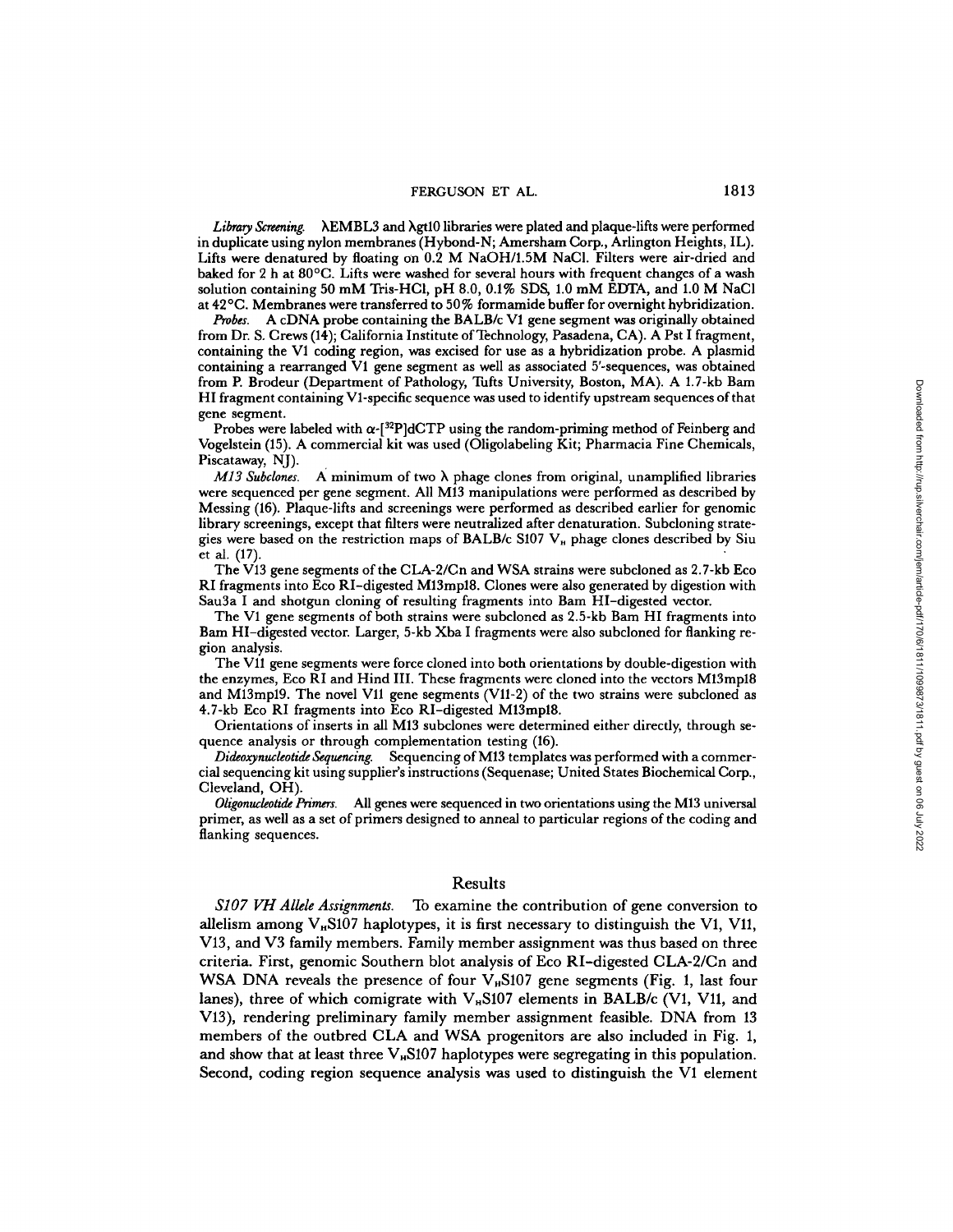### 1814 GENE CONVERSION IN THE V<sub>H</sub>S107 FAMILY



FIGURE 1. Southern Blot analysis of Eco RI-digested BALB/c, CLA-2/Cn, and outbred progenitor DNA. 7.5  $\mu$ g per lane of Eco RI-digested genomic DNA was electrophoresed, transferred to nylon filters, and hybridized to the p107V1 probe (14). Individual liver DNA samples from members of the outbred progenitor population of  $CLA-2/Cn$  and WSA are shown in lanes  $1-13$ .<br>BALB/c and three individual CLA-2/Cn DNA samples are in the last four lanes.

from the other three gene segments. Finally, noncoding, flanking region sequence analyses were performed. While the coding regions of the V11, V13, and V3 gene segments exhibit ahigh degree ofhomology, the flanking, noncoding sequences have diverged considerably, allowing for unambiguous family member assignment of novel  $V_{\rm H}$ S107 sequences.

The CLA-2/Cn and WSA V13 Gene Segments are Pseudogenes. As in the BALB/c strain, the V13 gene segments of WSA and CLA-2/Cn lie on 2.8-kb Eco RI fragments. Alleles of V13 examined to date are believed to be functional based on nucleotide sequence analysis (14, 17, 18).

Subcloning of the CLA-2/Cn and WSAV13 gene segments revealed the presence of a novel Sau 3a restriction site within the  $V_H$  coding region. Subcloning and sequencing of the gene on the larger, 2.8-kb Eco RI fragment revealed that the novel Sau 3a site is attributable to a single nucleotide insertion within codon <sup>37</sup> (GTC to GATC), resulting in a shift in reading frame (Fig . 2) . The new reading frame includes four translational stop codons, likely rendering the V13 gene segments of the CLA-2/Cn and WSA strains pseudogenes. A second mutation is present at codon 82c. This defect involves asingle base deletion (CTG to TG) that restores the original reading frame. The defects present in these V13 gene segments are not cloning artifacts, as libraries from the two strains were generated independently. Furthermore, a minimum of three independent clones from unamplified libraries were examined per strain, all ofwhich contained the same coding region defects. No obvious defects are present outside the V13 coding region.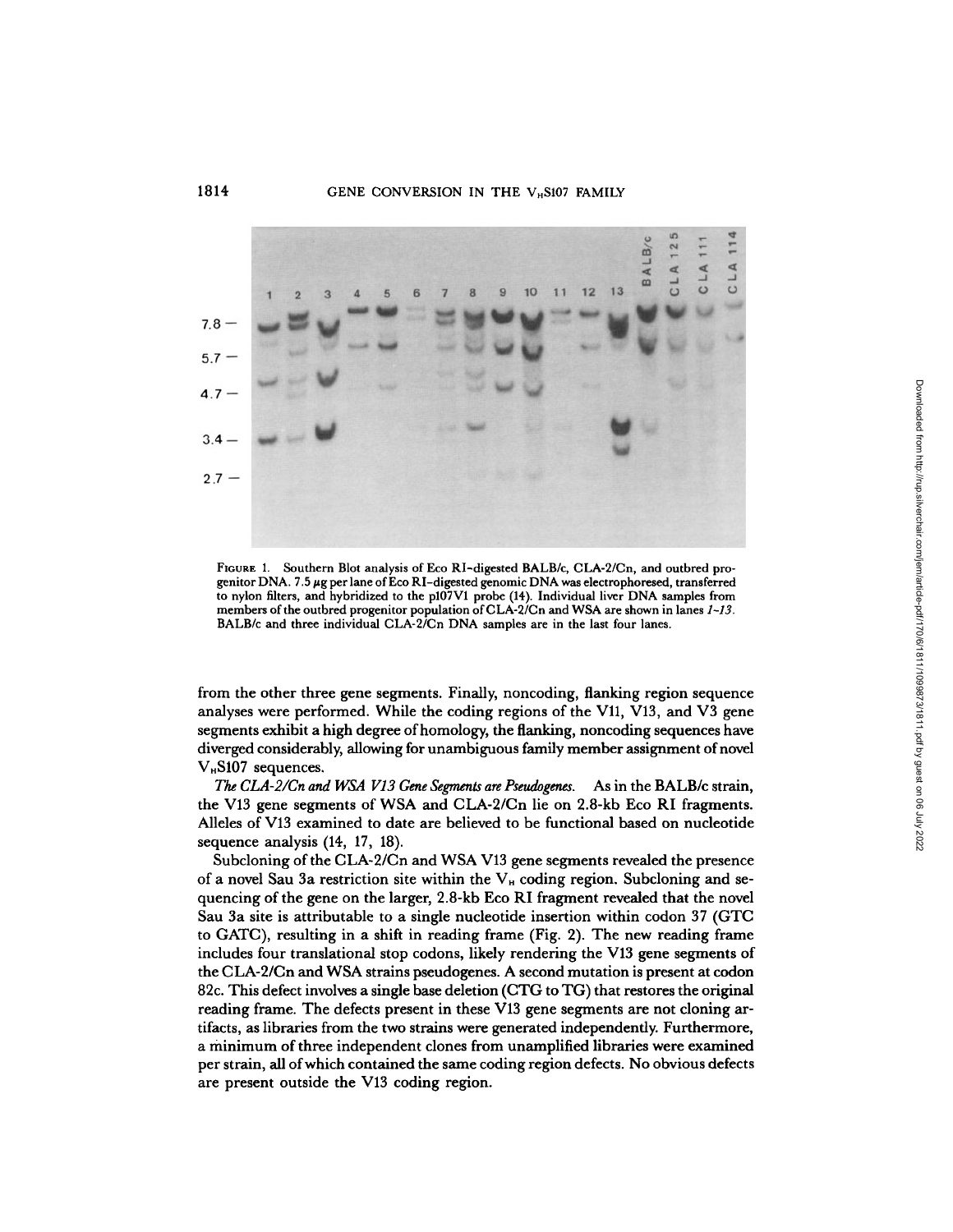| BALB/c V13 GAG GTG AAG CTG ATG GAG TCT GGA GGA GGC TTG GTA CAG CCT GGG GCT TCT CTG AGA CTC TCC TGT GAA GCT TCT GGA<br>CLA-2/Cn V13<br><b>USA</b> | V13                                                                                                                                                                                                                                 |                                                                                                          |  | 45<br>the six and the the six and the six and the the six and the the the six and his codicion of the government.                                                                                                                                                                                                                                                                                     |  |  |          |           |  |  | 6 7 8 9 10 11 12 13 14 15 16 17 18 19 20 21 22 23 24 25 26 |  |      |  |      |                                                                                                                                                                                             |
|--------------------------------------------------------------------------------------------------------------------------------------------------|-------------------------------------------------------------------------------------------------------------------------------------------------------------------------------------------------------------------------------------|----------------------------------------------------------------------------------------------------------|--|-------------------------------------------------------------------------------------------------------------------------------------------------------------------------------------------------------------------------------------------------------------------------------------------------------------------------------------------------------------------------------------------------------|--|--|----------|-----------|--|--|------------------------------------------------------------|--|------|--|------|---------------------------------------------------------------------------------------------------------------------------------------------------------------------------------------------|
| <b>BALB/c</b><br><b>WSA</b>                                                                                                                      | V13<br>are the second control of the control of the control of the control of the control of the control of the control of the control of the control of the control of the control of the control of the control of the control of | TTC ACC TTC ACT GAT TAC TAC ATG AGC TGG G TC CGC CAG CCT CCA GGG AAG TCA CCT GAG TGG TTG GCT TTG ATT AGA |  |                                                                                                                                                                                                                                                                                                                                                                                                       |  |  |          | insertion |  |  |                                                            |  | stop |  |      | 27 28 29 30 31 32 33 34 35 36 37 38 39 40 41 42 43 44 45 46 47 48 49 50 51 52<br>stop                                                                                                       |
| BALB/c V13<br>CLA-2/Cn V13<br><b>USA</b>                                                                                                         | V13                                                                                                                                                                                                                                 |                                                                                                          |  | and the see and skilled and see and skill and and and skilled see and and and and and and and and anglesk.<br>the service in the service of the service of the service of the service service service service in the service<br>stop                                                                                                                                                                  |  |  |          |           |  |  |                                                            |  |      |  | stop | 52a 52b 52c 53 54 55 56 57 58 59 60 61 62 63 64 65 66 67 68 69 70 71 72 73 74 75<br>AAC AAA GCT AAT GGC TAT ACA ACA GAG TAT AGT GCA TCT GTT AAG GGT CGG TTC ACC ATC TCC AGA GAT AAT TCT CAA |
| BALB/c V13<br>$CLA-2/cn$ V13<br><b>WSA</b>                                                                                                       | V13                                                                                                                                                                                                                                 |                                                                                                          |  | 76 77 78 79 80 81 82 82a 82b 82c 83 84 85 86 87 88 89 90 91 92 93 94 95<br>AAC ATC CTC TAT CTT CAA ATG AAC ACC CTG AGA GCT GAG GCC AGT GCC ACT TAT TAC TGT GCA AAA GAT<br>iga and not be a best one one one comp <mark>a</mark> nd one one can be a best one one one one one one can be<br>against the the theoretical and the conditional production and the theoretic condition and the theoretical |  |  | deletion |           |  |  |                                                            |  |      |  |      |                                                                                                                                                                                             |

FIGURE 2. The CLA-2/Cn and WSA V13 gene segments. The coding regions of the CLA-2/Cn and WSAV13 genes are compared with their allele in BALB/c. Insertion and deletion mutations are boxed. The insertion generates four translational stop codons . These sequence data have been submitted to the EMBL/GenBank Data Libraries.

Two V11 Gene Segments are Present in the CLA-2/Cn and WSA Genomes. Two V11 gene segments were identified in the CLA-2/Cn and WSA strains. One of these comigrates with and is identical in sequence to the V11 gene segment of BALB/c (Fig. 3) . A second copy of V11 is also present in the CLA-2/Cn and WSA genomes on a novel 4.7-kb Eco RI fragment not present in the BALB/c strain . This extra V11 gene segment will be referred to as V11-2, to distinguish it from the V11 gene segment that comigrates with that present in BALB/c.

| BALB/c                        | V11                                                                                                                                                                                                                                                                                                                                                                                                                                               |  |  |  |  |  |  |  |  |  |  |  |  | 2 3 4 5 6 7 8 9 10 11 12 13 14 15 16 17 18 19 20 21 22 23 24 25 26<br>GAG GTG AAG CTG GTG GAG TCT GGA GGA GGC TTG GTA CAG CCT GGG GGT TCT CTG AGA CTC TCC TGT GCA ACT TCT GGG               |  |  |  |  |  |
|-------------------------------|---------------------------------------------------------------------------------------------------------------------------------------------------------------------------------------------------------------------------------------------------------------------------------------------------------------------------------------------------------------------------------------------------------------------------------------------------|--|--|--|--|--|--|--|--|--|--|--|--|---------------------------------------------------------------------------------------------------------------------------------------------------------------------------------------------|--|--|--|--|--|
| <b>CLA-2/Cn</b>               | V11                                                                                                                                                                                                                                                                                                                                                                                                                                               |  |  |  |  |  |  |  |  |  |  |  |  |                                                                                                                                                                                             |  |  |  |  |  |
| WSA.                          | V11                                                                                                                                                                                                                                                                                                                                                                                                                                               |  |  |  |  |  |  |  |  |  |  |  |  |                                                                                                                                                                                             |  |  |  |  |  |
| <b>1C4DB.B</b>                | <b>CDNA</b>                                                                                                                                                                                                                                                                                                                                                                                                                                       |  |  |  |  |  |  |  |  |  |  |  |  | the six the the time off the six the time off the time time and time offer the six time off the six time and time                                                                           |  |  |  |  |  |
| $CLA-2/Ch$                    |                                                                                                                                                                                                                                                                                                                                                                                                                                                   |  |  |  |  |  |  |  |  |  |  |  |  |                                                                                                                                                                                             |  |  |  |  |  |
| <b>USA</b>                    |                                                                                                                                                                                                                                                                                                                                                                                                                                                   |  |  |  |  |  |  |  |  |  |  |  |  |                                                                                                                                                                                             |  |  |  |  |  |
|                               |                                                                                                                                                                                                                                                                                                                                                                                                                                                   |  |  |  |  |  |  |  |  |  |  |  |  |                                                                                                                                                                                             |  |  |  |  |  |
| BALB/c                        | V11                                                                                                                                                                                                                                                                                                                                                                                                                                               |  |  |  |  |  |  |  |  |  |  |  |  | 27 28 29 30 31 32 33 34 35 36 37 38 39 40 41 42 43 44 45 46 47 48 49 50 51 52<br>TTC ACC TTC ACT GAT TAC TAC ATG AGC TGG GTC CGC CAG CCT CCA GGA AAG GCA CTT GAG TGG TTG GGT TTT ATT AGA    |  |  |  |  |  |
| CLA-2/Cn                      | V11                                                                                                                                                                                                                                                                                                                                                                                                                                               |  |  |  |  |  |  |  |  |  |  |  |  |                                                                                                                                                                                             |  |  |  |  |  |
| <b>USA</b>                    | V11                                                                                                                                                                                                                                                                                                                                                                                                                                               |  |  |  |  |  |  |  |  |  |  |  |  |                                                                                                                                                                                             |  |  |  |  |  |
| 10408.8                       | <b>CDNA</b>                                                                                                                                                                                                                                                                                                                                                                                                                                       |  |  |  |  |  |  |  |  |  |  |  |  | the see the section that the control and the control the section and segments the control and section and the                                                                               |  |  |  |  |  |
| $CLA-2/Ch$                    |                                                                                                                                                                                                                                                                                                                                                                                                                                                   |  |  |  |  |  |  |  |  |  |  |  |  |                                                                                                                                                                                             |  |  |  |  |  |
| <b>USA</b>                    |                                                                                                                                                                                                                                                                                                                                                                                                                                                   |  |  |  |  |  |  |  |  |  |  |  |  |                                                                                                                                                                                             |  |  |  |  |  |
|                               |                                                                                                                                                                                                                                                                                                                                                                                                                                                   |  |  |  |  |  |  |  |  |  |  |  |  |                                                                                                                                                                                             |  |  |  |  |  |
|                               |                                                                                                                                                                                                                                                                                                                                                                                                                                                   |  |  |  |  |  |  |  |  |  |  |  |  | 52a 52b 52c 53 54 55 56 57 58 59 60 61 62 63 64 65 66 67 68 69 70 71 72 73 74 75<br>AAC AAA GCT AAT GGT TAC ACA ACA GAG TAC AGT GCA TCT GTG AAG GGT CGG TTC ACC ATC TCC AGA GAT AAT TCC CAA |  |  |  |  |  |
| <b>BALB/c</b><br>$CLA-2/Ch$   | <b>V11</b><br>V11                                                                                                                                                                                                                                                                                                                                                                                                                                 |  |  |  |  |  |  |  |  |  |  |  |  |                                                                                                                                                                                             |  |  |  |  |  |
| <b>USA</b>                    | <b>V11</b>                                                                                                                                                                                                                                                                                                                                                                                                                                        |  |  |  |  |  |  |  |  |  |  |  |  |                                                                                                                                                                                             |  |  |  |  |  |
| <b>10408.8</b>                | <b>CDNA</b>                                                                                                                                                                                                                                                                                                                                                                                                                                       |  |  |  |  |  |  |  |  |  |  |  |  |                                                                                                                                                                                             |  |  |  |  |  |
| $CLA-2/Ch$                    | $V11 - 2$                                                                                                                                                                                                                                                                                                                                                                                                                                         |  |  |  |  |  |  |  |  |  |  |  |  |                                                                                                                                                                                             |  |  |  |  |  |
| <b>USA</b>                    |                                                                                                                                                                                                                                                                                                                                                                                                                                                   |  |  |  |  |  |  |  |  |  |  |  |  |                                                                                                                                                                                             |  |  |  |  |  |
|                               |                                                                                                                                                                                                                                                                                                                                                                                                                                                   |  |  |  |  |  |  |  |  |  |  |  |  |                                                                                                                                                                                             |  |  |  |  |  |
|                               |                                                                                                                                                                                                                                                                                                                                                                                                                                                   |  |  |  |  |  |  |  |  |  |  |  |  | 76 77 78 79 80 81 82 82a 82b 82c 83 84 85 86 87 88 89 90 91 92 93 94 95                                                                                                                     |  |  |  |  |  |
| <b>BALB/c</b>                 | V11                                                                                                                                                                                                                                                                                                                                                                                                                                               |  |  |  |  |  |  |  |  |  |  |  |  | AGC ATC CTC TAT CTT CAA ATG AAC ACC CTG AGA GCT GAG GAC AGT GCC ACT TAT TAC TGT GCA AGA GAT<br>                                                                                             |  |  |  |  |  |
| <b>CLA-2/Cn</b><br><b>USA</b> | V11<br>V11                                                                                                                                                                                                                                                                                                                                                                                                                                        |  |  |  |  |  |  |  |  |  |  |  |  |                                                                                                                                                                                             |  |  |  |  |  |
| 1C4D8.8                       | <b>CDNA</b>                                                                                                                                                                                                                                                                                                                                                                                                                                       |  |  |  |  |  |  |  |  |  |  |  |  | the company and the company of the company of the company of the company of the company of the company of the                                                                               |  |  |  |  |  |
| $CLA-2/Ch$                    |                                                                                                                                                                                                                                                                                                                                                                                                                                                   |  |  |  |  |  |  |  |  |  |  |  |  |                                                                                                                                                                                             |  |  |  |  |  |
| USA.                          |                                                                                                                                                                                                                                                                                                                                                                                                                                                   |  |  |  |  |  |  |  |  |  |  |  |  |                                                                                                                                                                                             |  |  |  |  |  |
|                               | FIGURE 3. The CLA-2/Cn and WSA V11 and V11-2 Gene Segments. The V11 and V11-2 gene<br>segments of the CLA-2/Cn and WSA strains are compared with their homologues in BALB/c.<br>The cDNA $V_H$ sequence expressed by the CLA-2/Cn-derived hybridoma, 1C4D8.8 (11), is shown<br>to demonstrate that the novel V11-2 gene segments analyzed herein are functional. These se-<br>quence data have been submitted to the EMBL/GenBank Data Libraries. |  |  |  |  |  |  |  |  |  |  |  |  |                                                                                                                                                                                             |  |  |  |  |  |
|                               |                                                                                                                                                                                                                                                                                                                                                                                                                                                   |  |  |  |  |  |  |  |  |  |  |  |  |                                                                                                                                                                                             |  |  |  |  |  |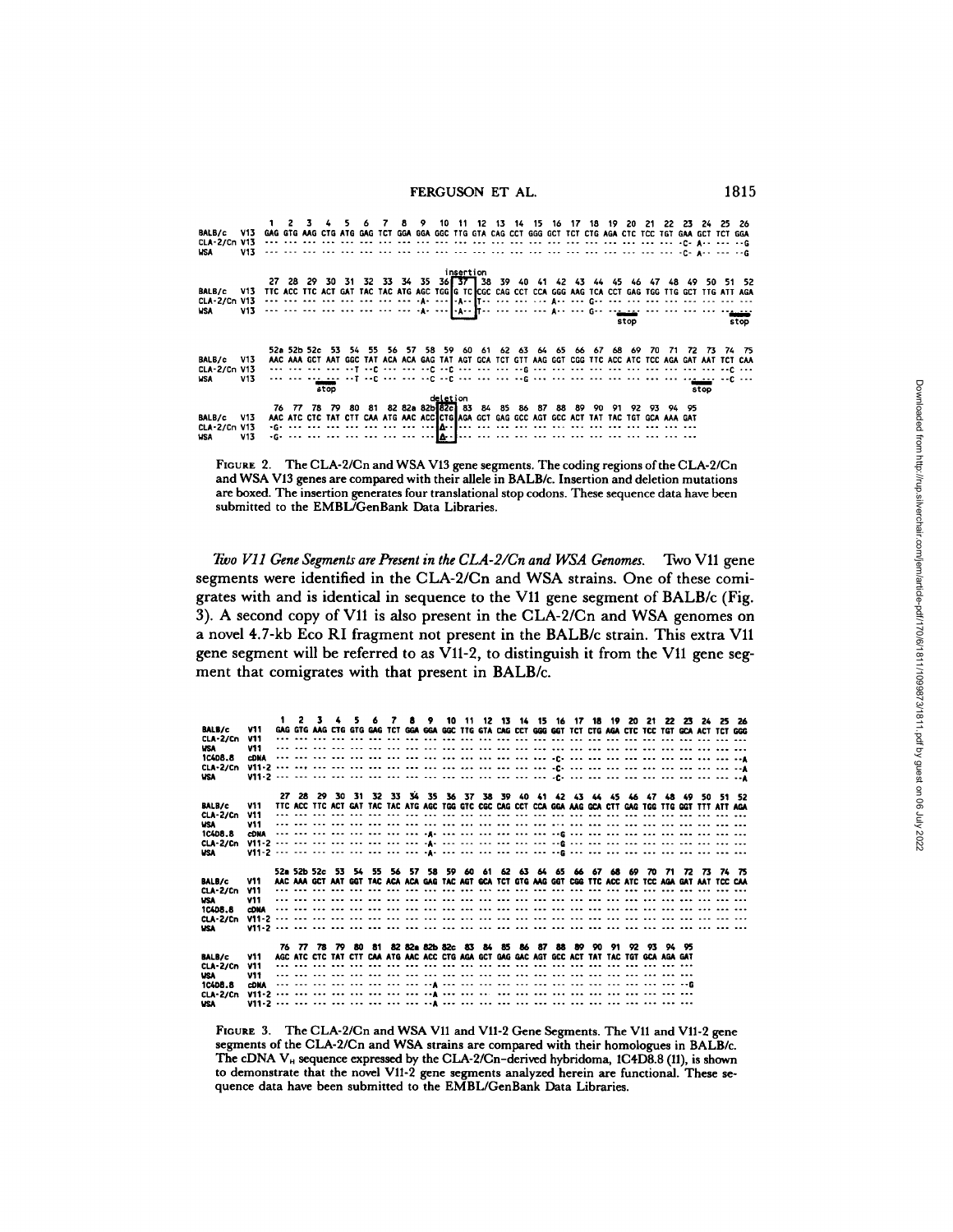#### 181 6 GENE CONVERSION IN THE V<sub>H</sub>S107 FAMILY

Comparison of the coding and flanking region sequences from CLA-2/Cn V11, CLA-2/Cn V11-2, and BALB/c V11 (Fig. 4) shows that a high degree of homology exists among the three segments. It is clear from the flanking region sequences of the CLA-2/Cn V11-2 gene that it is a second copy of the V11 segment present in CLA-2/Cn and BALB/c.

TheCLA-2/Cn and WSA V11-2 gene segments are functional and expressed. All promoter, leader peptide, and heptamer-nonamer rearrangement sequences are present and maintain features believed to be required for V<sub>H</sub> expression. Most persuasively, this gene segment encodes the  $V_H$  sequence expressed in the heavy chain of the PC-binding, CLA-2/Cn-derived hybridoma, 1C4 (11) . The cDNA sequence generated from 1C4 contained differences at six nucleotide positions, relative to the BALB/c V11 gene sequence. Five of these differences are present in the germline sequence ofthe CLA-2/Cn V11-2 gene segment (Fig. 3) . The sixth difference (codon

BALB/c V11 AGCAAGGTGAACTGGCTAAATCAAAAAGTTGAAATGTTATCAAAGACGCAGAACCAACAATATTGTAACGGTGCTCCTCCTAATGAACTCATCCATTTCA CLA-2/Cn <sup>1111</sup> . . . . .- . . . . . . . . . . . . . . . . .- . . . . . . . . . . . . . . . . . . . . . .- . . . . . . . . . . . .- . . . . . . .-A . . . . . . . . . . . . . . . . . . .-- . . . . . . . . CLA-2/Cn V11 . <sup>2</sup> . . . . . . . . . . . . . . . . . . .-- . . . . . . . . . .- . . . . . . . . .- . . . . . . .- . . . . . . .-- . . . . . . .-A . . . . . . . . . .- . . . . . . . . .-------- SAILS/c V13 --G . . . . . . . .A . . . . -G .G------TA-----G .T------C----A- .T---A-------------AA-------- G . . . .AG---- . . . . . . CLA-2/Cn V13 .-G . . . . . . . .A .- . . . . .G . .-- . .TA . . . . .G-T . . . . . .C . . . .A . .T---A-------------AA--------G-G .AG------- . . . BALB/c V3 -TATT-AGA--A-CCAC-G--TT-TGTAGAC--GGAAA-GAG-GATTATCACC-TGTT--A-GGTCCTGTCA-TATTG--AGG-TG--AATGAAGACCAT 8-mer BALB/c V11 CTCGT GTATTCT ACAGTTTCAACCCATGAGCTGAAGTTATAGCAGGAAGACATGCAAATTGGAACTCACCCCCTTCTT CLA-2/Cn V11 ----- . . . . . . . . . . . . . . . . . . . .- . . . . . . . . . . . . . . . . . . . . . . . . . . . . . . . . . . . . . .-- . . . . . . . . . . . CLA-2/Cn V11-2 -----GTATTCTG CATAATTGC A- . . . . . . . . . . . .A . . . . . . . . . . . . . . . . . . . . . . . . . . . . . . . . . . . . . . . . . . . . . . . . . . . . . . . . . BALB/c V13 T-A--GTATTCTGTAATAACTGC A . . . C-C ----C- .- . . . .----- .--------- .------- .----- .----,-- .--C-----------C CLA , 2/Cn V13 T-A--GTATNCTGTAATAACTGC A---C-C .---CG--- .-- .------ .------ .-- .----------------------AC--------- . .C BALB/c V3 -AGT-CTCTACAATTGGAATCATTGAA---TATTACTGGC---A-A-CATAGGT-G-GACC-TGT-TG-A--CATAG-CACACTTACATAATGAGAT-C Lets BALB/c V11 AT AAAATCTTGTCAAGACTCTCACTGTAAGCGTATGAACCTAGCCCTGATTTCCCCAGCCTTCA GTTCCCAGA TTCAGTGATCAGCCTTGAACACAGAC CLA-2/Cn V11 .2 . . . . . . . . C . . . . . . . . . . . . . . . . . . . . . . . . . . . . . . . . . . . . . . . . . . . . . . . . . . . . . . . . . . . . . . . . . . . . . . . . . . . . . . . . . . . . . . . BALB/c V13 .- ------ C- .G--------- G----- T . A------ GTG--T-T------------------ . . . . . . . . . . . . . . . . . . . . . . . . . . . . .- . . . . . CLA -2/Cn V13 . . T . . . . . . . . . T . . . . . . . . .-- . . . . . . . ------ C . . .G--------- <sup>G</sup> . . . . . . . A---N------- .T------------------ ------- BALB/c V3 CCATG-C-GG-AGGA--CAGTAT-GATCCA-T---TTC-AAGA-AGAR-GACAT-AGAAGGAG-CAAGTAGCTGTGCAT-A-GCA-TT-CAA--GC-TTTA 1st leader exon<br>CTGTCACCACTGTGAACTGGTTAAACTGGTTTTCCTT GTAACACTTTTAAATGGTAATTTAGGTGAACAAGGGATGCTGAGTATCTGAGTGTGTG BALB/C V11 CTGTCACCATGAAGTTGTGGCTGAACTGGATTTTCC T GTAACACTTT AAA GTAATTTATGGTGAACAAGGGA7GCTGAGTATCTGAGTG7GTG CLA-2/Cn V11 -------------------------------------- ---------- .-------------------------------- . . . . . . . .- . . . . . . . CL A-2/Cn V11-2 -------------------------------------- . . .- . . . . . . . . . . .- . . . . . . .-- . . . . . . . . . . . . . .- . . . . . .G------- . .- BALB/C V13 ------------------------------- .C .A--- . . .G----------------------- G------------------- CG . . .--- . . . . CLA-2/Cn V13 . . . . . .A-------- :- . . .G----------- C .A . . . . . .G------- .--------------- G------------------- CG--------- GALS/ C V3 -A-A-TT- .- . T .T . . .ATC--TA--T-CACA--- ---C---- .---------- G------- A-T------- A------ G-------- C 2nd leader BALB/c V11 TAAGTAAGAGGGACAGTGGATCTGTGTGACATTTTCCTGATCAAATTCTTTACTATTGCAGGTAT TLCAGTGT/ M-7-/ ACACAGTGAGGGTACT GLA-2/Cn V11 . . . .- . . . . . . . . . . . . . ., .-- . . . . . . . . . . . . . . . . . . . . . . . . . . . . . . . . . . . . . . . . . . . . . . / V / - .- . . . . . .--- . . . . CLA-2/Cn V11-2 . . . .-- . . . . . . .-- . . . . . . .-- . . . . . . . . . . . . . . . .-- . . . . . . . . . . . . . . . . . . . . . . . . . . . . ./ H / . . . .----- . . . .-- . BALB/c V13 .- . . . . . . .--- . . . . . . . .- . . . .-.--- . . . . .--- .A . . . . .-A . . . . . . .-- .- . . . . . .--- . . . ./ CODING /GT- . .- . . . . . . . . . .- . CLA-2/Cn V13 . .-A . . . . .--- . . . . .- . .- . . . . .-- .- . . . . . . .- . . . . . . . . .A . . . . . . . .-- . . . . . . . .-- . . ./ REGION /GT- .------- . . . . . .- BALB/c V3 . . . .C . . . . .---- . .A . . . . . . . . . .- .- . . . . . . .-CA .C .G----C . .A . .C--- . . . . . . . . .- .- ./ /AC- . . . . .- . .- . . . TER TERMINTER TERMIN TERMINTET STATE TERMIN ATT TERMINISTIC TERMINISTIC TERMINISTIC TERMINISTIC TERMINISTIC TERMINISTIC TERMINISTIC TERMINISTIC TERMINISTIC TERMINISTIC TERMINISTIC TERMINISTIC TERMINISTIC TERMINISTIC TERMIN BAILS /C V11 TCAGTGTGAGCCTAGACACAAACCTCCTTGCAAAGGTGCTCAGGACCAACAGGGGGCGCACATGACCAGAGAAAAAAAGTGCATTGCCTGTCCTTGTATT CLA-2/Cn V11 . . . . .- . . . . . . . . . . . . . .-- . . . . . . . . . . . . . . . . . . . . . . . . . . . . . . . . . . . . . . . . . . . . . . . . . . . . . . . . . .- . . . . . . . . . . . . . . . . . . CLA-2/Cn V11-2 . . . .---- . . . . . . . . . . .-- . . . . . . .- . . . . . . . .-- . . . . . .- . .- . . . . .- . . . . . . . . . . .- . . . . . . . .-- . . . . . . . . . . . . . . .- . . . . . BALB/c V13 . .- . . . . . . . . . . . . .-- . . . . .- . .- . . . . .GG-- . . . . . . .-- . .G . . . .- .---A . . . . .- CLA-2/Cn V13 . . .- . . . . .- . . . . . . . . . . . . . .- . . . . . . .GG . . . . . . . .- .- . . . . . .- . . . .A .- . .- . . BALB/c V3 - . . . . . . .T . .A . . . . . . . . .AC-- . .GG-C .- .-- . . . . .-- . . . . . . . .--T . . . . . . . .GC . .- . .--G---------T-----T .C- . .C . BALB/C V11 ACTTAACATCTGAAAATTTCTCTGGAACTTACCAGGCTTTATCTCCAAAGAAATGTTTGAGAAATGTTTGCATTGGACAGTGGCAACTGTACAGAATTGC CLA-2/Cn V11 . . . . . . . . . . . . . . . . . . . . . . . . . . . . . . . . . . . .- . . . . . . . . . . . . . . . . . . . . . . . . . . . . . . . . . . . . . . . . . . . . . . . . . . . . . . . . . .--- CLA-2/Cn V11-2 . . . . . . . . . . . . . . . . . . . . . . . . . . . . . . . . . . . . . .- . . . . . . . . .- . . . . . . .--- . . . . . . . .--- . . . BALB/C V13 ---- .---------- <sup>T</sup> . .A . <sup>C</sup> . . .A------ A---------- - -------- ------ A . . . .A------A . . . . .- LA-2/Cn V13 BALB/c V3 TA-- ------ ILA-2/CD<sub>I</sub>-derived hybridoma, IC4<sup>(11)</sup>. The cDNA sequence<br>contained differences at six material episteric total position relative of the equence<br>quence. Five of these differences are present in the germine<br> $2/Cn$  V11-2 g

FIGURE 4. Flanking region analysis of V11, V13, and V3 gene segments. CLA-2/Cn V<sub>H</sub> sequences were designated alleles of V11 or V13 through comparisons of flanking regions with those determined for the BALB/c strain (17) . Two different Vll and a single V13 gene segments are present in the CLA-2/Cn germline. There are no V3-like pseudogene segments present in this strain. Promoter (conserved octamer and TATA sequences) and heptamer-nonamer rearrangement sequences are indicated.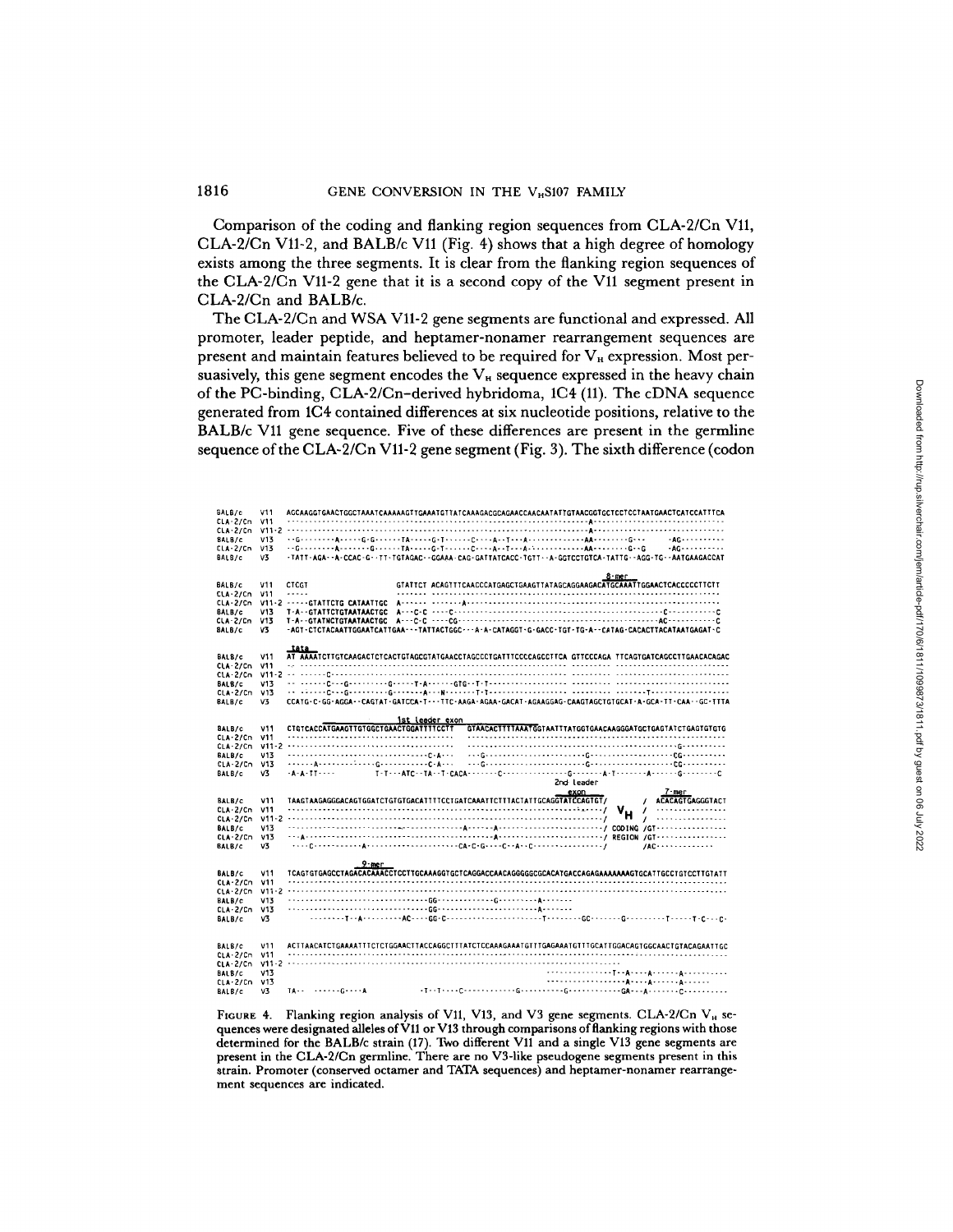95) is not found in any of the CLA-2/Cn S107 germline sequences and probably represents junctional diversity.

The CLA-2/Cn V1 Gene Segment. In Fig. 5 the CLA-2/Cn V1 gene segment and its associated flanking sequences is compared with its allele in the BALB/c strain. The coding region sequences of the two Vl alleles are identical. Proper promoter elements (the conserved V<sub>H</sub> octamer and TATA elements) are present upstream of the CLA-2/Cn VI gene segment. The heptamer-nonamer rearrangement signal is present as well . While several nucleotide differences exist in the 5'-flanking region sequences of the two strains, none of these would be expected to preclude proper expression of the V1 gene segment of CLA-2/Cn. None of the regions in which these differences occur are conserved in sequence or length among functional  $V_{\text{\tiny H}}$  gene segments.

CLA-2/Cn and WSA Do Not Possess an Allele of V3. Examination of the  $V_{H}S107$ gene segments of the BALB/c, C57BL/10, and CBA/J strains revealed the presence of a pseudogene segment, designated V3 (7, 14, 17, 18). This gene segment has been designated a pseudogene, as it contains several coding region defects, a nonfunc-

| BALB/c               |                                                                                                                                                                                                 |   |  |   |  |  |             |  |  |               |  |                                          |                                                                                            |
|----------------------|-------------------------------------------------------------------------------------------------------------------------------------------------------------------------------------------------|---|--|---|--|--|-------------|--|--|---------------|--|------------------------------------------|--------------------------------------------------------------------------------------------|
| BALB/c               |                                                                                                                                                                                                 |   |  | 8 |  |  |             |  |  |               |  |                                          | V1_AACATTGTTACTGATAGCTGATTCATTCACTATATCCCTGCATTTTGTAATAATAACTTCACTCTACAACTTCAATCCTAGAGCTA  |
| BALB/c               |                                                                                                                                                                                                 |   |  |   |  |  | <b>TATA</b> |  |  |               |  |                                          |                                                                                            |
| BALB/c               |                                                                                                                                                                                                 |   |  |   |  |  |             |  |  | <b>LEADER</b> |  |                                          | V1 AGTTCCCCAATCTTCACATTCAGAAATCAGCACTCAGTCCTGTCACTATGAAGTTGTGGTTAAACTGGGTTTTTCTTTTAACACTTT |
| BALB/c               |                                                                                                                                                                                                 |   |  |   |  |  |             |  |  |               |  |                                          |                                                                                            |
| BALB/c               |                                                                                                                                                                                                 |   |  |   |  |  |             |  |  |               |  | <i><b>LEADER</b></i>                     |                                                                                            |
| BALB/c<br><b>USA</b> | V1 GAG GTG AAG CTG GTG GAA TCT GGA GGA GGC TTG GTA CAG CCT GGG GGT TCT CTG AGA CTC TCC TGT                                                                                                      |   |  |   |  |  |             |  |  |               |  |                                          |                                                                                            |
| BALB/c<br><b>WSA</b> | VIIGCA ACT TCT GGG TTC ACC TTC AGT GAT TTC TAC ATG GAG TGG GTC CGC CAG CCT CCA GGG AAG AGA<br>Village and the continuum and the continuum and the continuum and continuum and continuum and the |   |  |   |  |  |             |  |  |               |  |                                          |                                                                                            |
| BALB/c<br><b>USA</b> | VIICTG GAG TGG ATT GCT GCA AGT AGA AAC AAA GCT AAT GAT TAT ACA ACA GAG TAC AGT GCA TCT GTG                                                                                                      |   |  |   |  |  |             |  |  |               |  |                                          |                                                                                            |
| BALB/c<br><b>WSA</b> | Village and and not not you was and and and you can not you was you was and you was you                                                                                                         |   |  |   |  |  |             |  |  |               |  |                                          | VI AAG GGT CGG TTC ATC GTC TCC AGA GAC ACT TCC CAA AGC ATC CTC TAC CTT CAG ATG AAT GCC CTG |
| BALB/c<br><b>USA</b> | VI AGA GCT GAG GAC ACT GCC ATT TAT TAC TGT GCA AGA GAT                                                                                                                                          |   |  |   |  |  |             |  |  |               |  | <b>GCACACAGTGAGAGGACGTCATTGTGAGCCCAG</b> |                                                                                            |
| BALS/c               | V1 ACACAAACCTCCATTGCAGGGGTGTTCTGGACCAACAGA GGCGCACATGACTATGGAAAAAGACTGTATGACCTCTTCATGTATCA                                                                                                      | Τ |  |   |  |  |             |  |  |               |  |                                          |                                                                                            |

BALB/c V1 CTTTTTATCTGGAAAGTTCTCTGGAACTTATATTGCTT . . . .-------- CLA-2/Cn V1 . . . . . . . . . . .

. . . . . . .

. . . . . .

FIGURE 5. The CLA-2/Cn and WSA V1 gene segments. The V1 germline element of the low PC responder strain, CLA-2/Cn is compared with its allele in a responder strain, BALB/c. The coding region of the WSA strain has also been determined. Octamer, TATA, and heptamer-nonamer elements are marked. Exons encoding the leader peptide are indicated. These data have been submitted to the EMBL Gen Bank Data Libraries.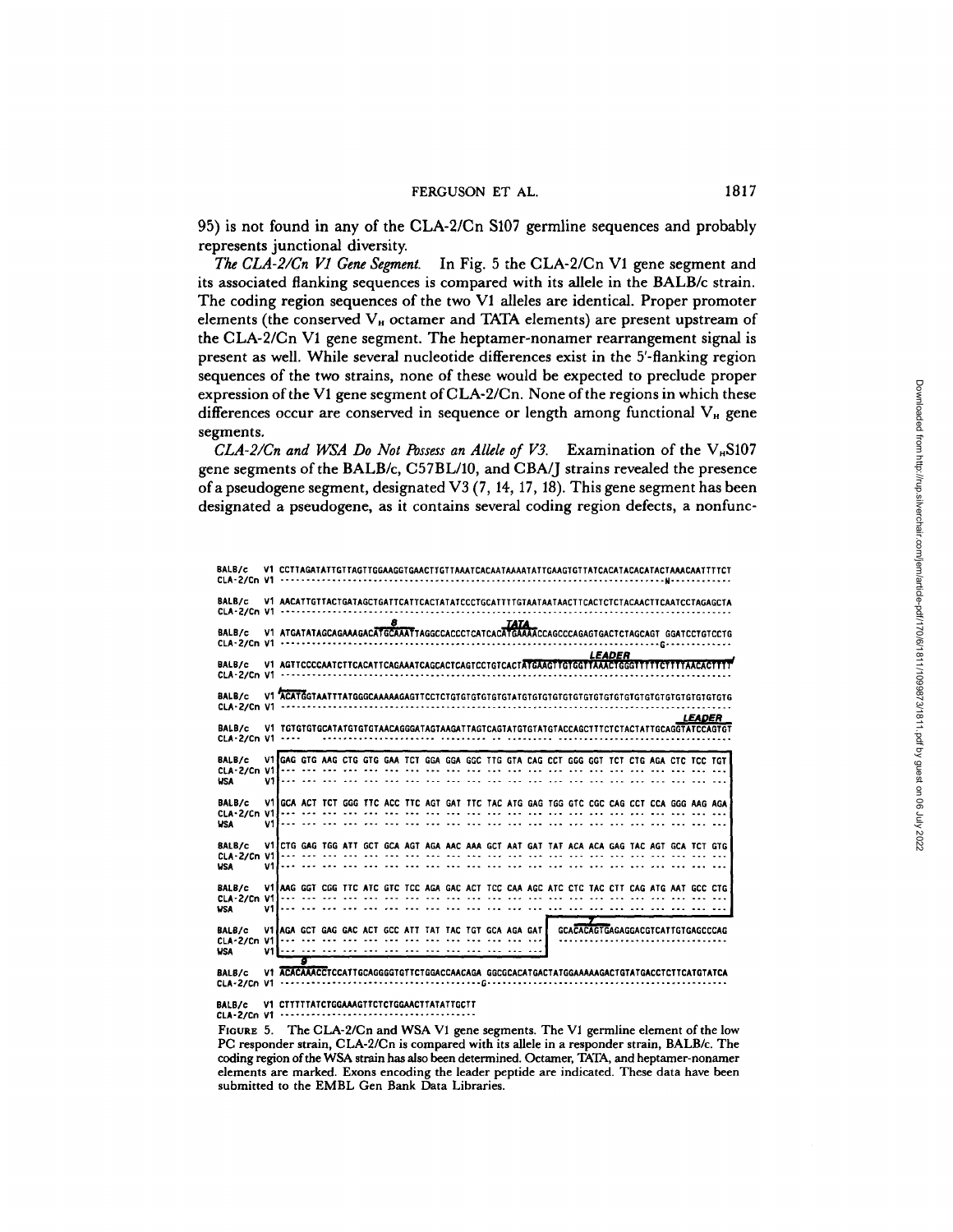tional heptamer-nonamer rearrangement signal and lacks functional promoter and leader peptide sequences. None of the CLA-2/Cn or WSA gene segments contain such defects. While the V13 gene segment of CLA-2/Cn and WSA is a pseudogene, it is clearly not an allele of the V3 gene segment based on Southern blot as well as flanking region sequence analyses. We believe that we have isolated all  $V_n$ S107 gene segments of the CLA-2/Cn and WSA strains, none of which are alleles of V3 .

#### Discussion

The  $V_H$ S107 genes of CLA-2/Cn and WSA mice have been examined in detail. The results suggest that: (a) Low PC responsiveness in these populations is unlikely due to an inability to express the V1 member of the  $V_nS107$  gene family; and  $(b)$ gene conversion events have occurred with considerable frequency in the evolution of the murine  $V_H S107$  family.

In accord with preliminary analyses that suggested that PC low responsiveness In accord with premiinary analyses that suggested that 10 fow responsiveness<br>is unlinked to the IgH complex (11; Cancro, M. P., D. Hilbert, and H. Kersten, unpublished results), the CLA-2/Cn Vl segment contains no features that would preclude its use. All coding regions, including leader peptide sequences, are identical to BALB/c, and no defects are found in promoter or rearrangement sequences. Although a 4-bp deletion is found in a  $(dG-dT)_n:(dC-dA)_n$  dinucleotide repeat in the intron separating the two leader peptide exons of CLA-2/Cn strain, the length of this repeat is variable among all strains examined (7), including those known to express the Vl gene segment. Similarly, the four single base deletions found in this intron relative to BALB/c also are seen in C57BL/10 and CBA/J sequences (7, 8) . Neither D nor J<sub>H</sub> elements are likely responsible for the low responder phenotype, since there is no correlation of D region use with PC specificity, and while a preference for  $I_H$ 1 is observed, it is not requisite for PC binding (19). Additionally, the  $J_{\kappa}$ 5 element, which is common to most PC-specific antibodies (19), is intact in CLA-2 and identical to BALB/c (Ferguson, S. E., and M. P. Cancro, unpublished data). Thus, either  $V_{\kappa}$  genes are responsible for low responsiveness, or Ig structural gene defects do not underlie low PC responsiveness.

defects do not underlie low PC responsiveness.<br>A large proportion (49%) of differences between alleles of V<sub>H</sub>S107 gene family members are consistent with gene conversion. In Fig. 6 all known *Mus musculus domesticus*  $V<sub>II</sub>ST07$  gene segments are compared. Gene segments are grouped as alleles of individual  $V<sub>H</sub>$ S107 family members. The V11-2 gene segment is grouped with other V11 genes. Differences attributed to gene conversion are boxed. Several observations suggest that these differences probably represent a minimal estimate of conversion events.

First, a difference between alleles at a particular nucleotide position was considered a conversion only if both alternative bases could be found at an identical position in at least one other member of the  $V<sub>H</sub>$ S107 gene family. For example, alleles of the V13 gene segment vary at codon position <sup>6</sup> (GAA or GAG). Each of these codons are present in alleles of other V<sub><sup>H</sub>S107</sup> family members. Because this con-</sub> servative criterion of gene conversion requires identification of both donor and recipient sequences, some of the nucleotide differences shown in parentheses and assumed here to represent point mutations might also reflect conversion events . For example, at codon position 5 the V13 allele in the C57BL/10 strain contains GTG, whereas the BALB/c, CBA/J, and CLA-2/Cn alleles all contain the codon ATG. This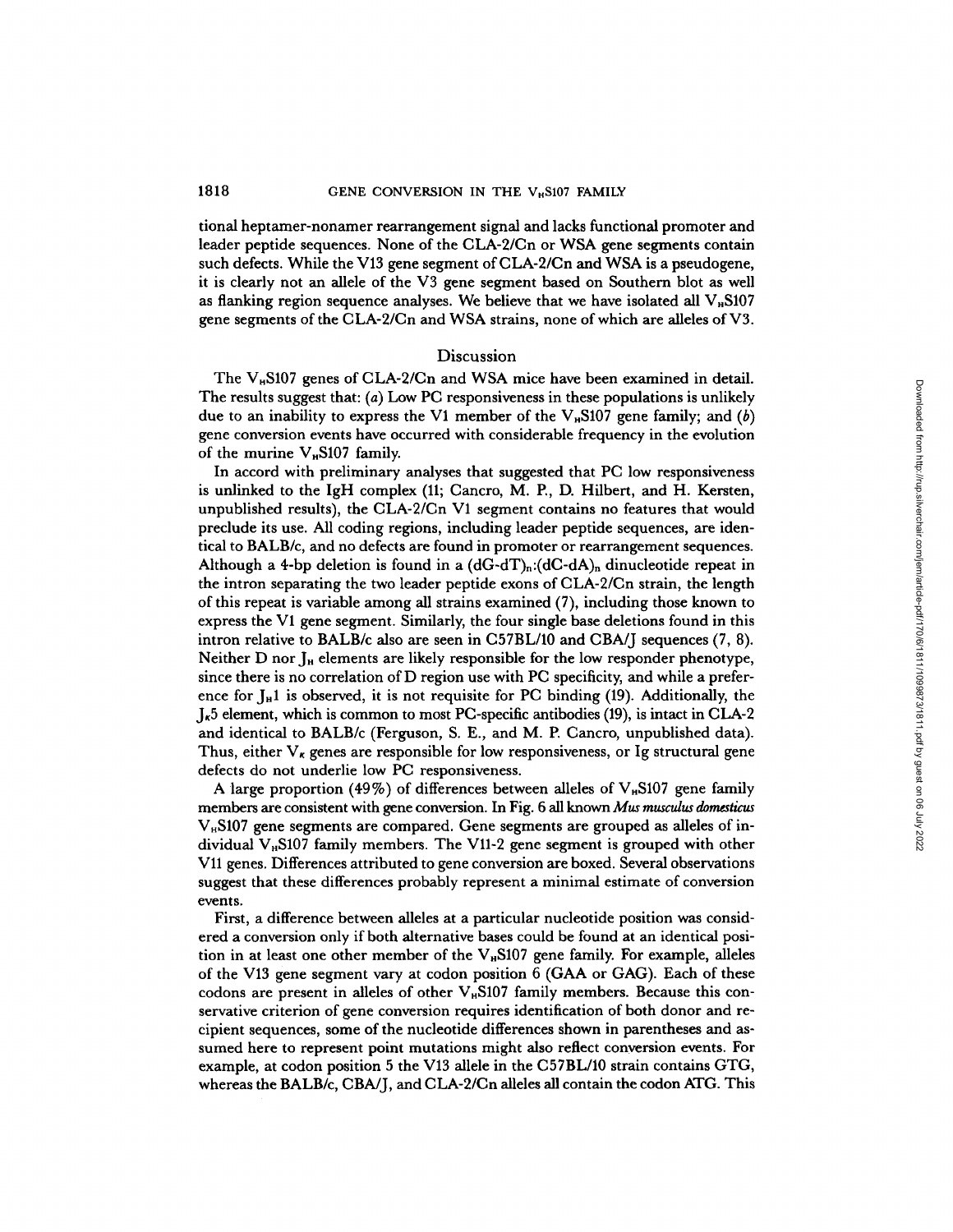FERGUSON ET AL. 1819

|    | BALB/c<br>CS7BL/10<br>CBA/J<br>CLA-2/Cn<br>WBA                                                                                                                                                                                                       |                                           |                              |                |                                  |               |                           |                              |                                                             |                |                                                                                                                          |                     |           |                                       |                                          | œ             |                                                              |                                                |                            |                      |                                               |                                                                                                        |                       |                  |               |
|----|------------------------------------------------------------------------------------------------------------------------------------------------------------------------------------------------------------------------------------------------------|-------------------------------------------|------------------------------|----------------|----------------------------------|---------------|---------------------------|------------------------------|-------------------------------------------------------------|----------------|--------------------------------------------------------------------------------------------------------------------------|---------------------|-----------|---------------------------------------|------------------------------------------|---------------|--------------------------------------------------------------|------------------------------------------------|----------------------------|----------------------|-----------------------------------------------|--------------------------------------------------------------------------------------------------------|-----------------------|------------------|---------------|
|    | V3 MAR/C<br>GMV/10                                                                                                                                                                                                                                   |                                           |                              |                |                                  | ŀ             |                           | $\frac{1}{2}$                |                                                             |                |                                                                                                                          |                     |           |                                       |                                          | Ŋ             |                                                              |                                                |                            |                      |                                               |                                                                                                        |                       |                  |               |
|    | <b>V11</b> BALB/C<br>CIRVIO<br>CIRVIO<br>CIRVIO<br>CV11-2) LGA-2/Cn<br>CV11-2) LGA-2/Cn                                                                                                                                                              |                                           |                              |                |                                  |               |                           |                              |                                                             |                |                                                                                                                          |                     |           |                                       |                                          |               |                                                              |                                                | $\frac{1}{\pi}$<br>H<br>k. |                      |                                               |                                                                                                        | İ                     |                  | $\frac{1}{2}$ |
|    | $V13 \frac{\text{m.u.c}}{\text{cm.u.}}$                                                                                                                                                                                                              |                                           |                              |                | (A)<br>$\frac{1}{\alpha}$<br>ea» | $\frac{1}{2}$ |                           |                              |                                                             |                |                                                                                                                          |                     |           |                                       |                                          | <b>Lennin</b> |                                                              |                                                |                            |                      |                                               | $\omega$<br>÷                                                                                          | $\frac{1}{2}$         |                  | h             |
|    |                                                                                                                                                                                                                                                      | 27                                        |                              |                | ы                                |               |                           |                              |                                                             |                |                                                                                                                          |                     |           |                                       |                                          |               |                                                              |                                                |                            |                      |                                               |                                                                                                        |                       |                  |               |
|    | <b>BALR/C<br/>CS78L/10<br/>CLA-2/Cn<br/>WA</b>                                                                                                                                                                                                       |                                           |                              |                |                                  |               |                           |                              |                                                             |                |                                                                                                                          |                     |           | e e<br>(3)                            |                                          |               |                                                              | $\overset{(6)}{\overset{(6)}{\phantom{.}}\!}}$ |                            |                      |                                               |                                                                                                        |                       |                  |               |
|    | $\begin{array}{r}\n\text{VA} & \text{MAUC} \\ \text{A} & \text{A} \\ \text{A} & \text{A} \\ \text{A} & \text{A} \\ \text{A} & \text{A} \\ \end{array}$                                                                                               |                                           |                              | ċ              |                                  |               | $\ddot{\phantom{a}}$<br>÷ |                              | $\frac{1}{6}$                                               | ÷.             |                                                                                                                          | ŀ.                  |           |                                       |                                          | β             |                                                              |                                                |                            | -(A)-                | ĭ<br>$\frac{1}{2}$                            |                                                                                                        | I<br>澗                |                  | $\mathbb{S}$  |
|    | $\begin{array}{r} \textbf{V11} \text{ m.u.} \\ \textbf{S781/10} \\ \textbf{G10/3} \\ \textbf{G14-2/dn} \\ \textbf{G14-2/dn} \\ \textbf{V11-2)} \text{ G14-2/dn} \\ \textbf{V11-2)} \text{ G14-2/dn} \\ \textbf{V11-2)} \text{ G14-2/dn} \end{array}$ |                                           |                              |                |                                  |               |                           |                              | $A 6 C C$ $A 6 C C$ $A 6 C C$ $A 6 C C$ $A 6 C C$ $A 6 C C$ |                |                                                                                                                          |                     |           | ٠m<br>T:<br>÷<br>$\ddot{\phantom{a}}$ |                                          |               | E                                                            | $\ddot{\phantom{0}}$<br>٠                      | $\ddot{\phantom{0}}$       |                      | ø<br>$T - 6$<br>$T - 6$<br>$T - 6$<br>$T - 6$ | <b>Electric</b>                                                                                        |                       | $\ddot{.}$<br>÷÷ |               |
|    | $V13 \frac{\text{m} \cdot \text{m} \cdot \text{m}}{\text{cm} \times \text{m}}$<br>$\frac{\text{cm} \times \text{m}}{\text{cm} \times \text{m}}$                                                                                                      |                                           | $-0.13$<br>J.<br>$\cdot$ (1) | $\overline{a}$ |                                  | $\Delta$      | $\sim$ $\sim$             | t<br>$\bullet$               | i                                                           |                | t<br>$-0.1$<br>$\overline{u}$                                                                                            | $\ddot{\cdot}$<br>ļ | $\ddotsc$ | $\ddot{\cdot}$<br>$\cdots$<br>$-0.1$  | $\ddot{\cdot}$<br>$\ddot{\phantom{a}}$ : | l             | $\ddot{\phantom{a}}$<br>$\ddot{\phantom{0}}$ :<br>$\epsilon$ | H                                              | $\ddot{\phantom{0}}$       |                      | å<br>ø                                        | $\ddot{\phantom{0}}$<br>÷<br>$\ddot{\phantom{a}}$                                                      | !!!<br>!!!<br>!!!     |                  |               |
| ۷t |                                                                                                                                                                                                                                                      |                                           |                              |                |                                  |               |                           |                              |                                                             |                |                                                                                                                          |                     |           |                                       |                                          |               |                                                              |                                                |                            |                      |                                               |                                                                                                        |                       |                  |               |
|    | <b>BALS/c<br/>CS7BL/10<br/>CBA/d<br/>CLA-2/Cn<br/>WBA</b>                                                                                                                                                                                            |                                           |                              |                |                                  |               |                           |                              |                                                             |                |                                                                                                                          |                     |           |                                       |                                          |               |                                                              |                                                |                            |                      |                                               |                                                                                                        |                       |                  |               |
|    | $V3$ MAR/ $\frac{c578}{c578}$ /10                                                                                                                                                                                                                    |                                           |                              |                |                                  |               |                           |                              | s                                                           |                |                                                                                                                          |                     |           |                                       |                                          |               |                                                              |                                                |                            |                      |                                               |                                                                                                        |                       |                  |               |
|    | V11 MAR/c<br>CS78L/10<br>CLA/J<br>CA2/Cn<br>WIA<br>(V11-2) WA                                                                                                                                                                                        |                                           |                              |                |                                  |               |                           |                              |                                                             |                |                                                                                                                          |                     |           |                                       |                                          |               |                                                              |                                                |                            |                      |                                               |                                                                                                        |                       |                  |               |
|    | $\begin{array}{r}\n\text{V13} \text{ BMLD/c} \\ \text{C3/BL/10} \\ \text{C3/BL/10} \\ \text{C3A-2/En} \\ \text{MA}\n\end{array}$                                                                                                                     |                                           |                              |                | 4001<br>٠                        | ic<br>Iclean  |                           |                              |                                                             |                | $\begin{bmatrix} 0 \\ 0 \end{bmatrix}$                                                                                   |                     |           | $_{\rm (1)}$<br>÷öi<br>: "            |                                          |               |                                                              |                                                |                            |                      |                                               | л                                                                                                      | $\cdot$<br>H          | $-112$<br>W      |               |
|    |                                                                                                                                                                                                                                                      |                                           |                              |                |                                  |               |                           |                              |                                                             |                |                                                                                                                          |                     |           |                                       |                                          |               |                                                              |                                                |                            |                      |                                               |                                                                                                        |                       |                  |               |
| V1 | BALB/c<br>CS7BL/10<br>CBA/J<br>CLA-2/Cn<br>WBA                                                                                                                                                                                                       |                                           |                              |                |                                  |               | ×                         | ۱.<br>ا<br>$\cdot$           | e e<br>í<br>$\overline{a}$                                  | J.             | .<br>$\ddot{\phantom{0}}$<br>$\ddotsc$                                                                                   |                     |           |                                       |                                          |               |                                                              |                                                |                            |                      |                                               |                                                                                                        |                       |                  |               |
|    | $V3$ BALB/c<br>CS7BL/10                                                                                                                                                                                                                              |                                           |                              |                |                                  |               |                           | E                            | F                                                           | $\cdot$        | œ<br>$\ddot{\cdot}$                                                                                                      | ုက                  |           |                                       |                                          |               |                                                              |                                                |                            |                      |                                               |                                                                                                        |                       |                  |               |
|    | V11 MAR/c<br>CBA/J<br>CA-2/Cn<br>CA-2/Cn<br>CV11-2) MA<br>CV11-2) MA                                                                                                                                                                                 |                                           |                              |                |                                  |               |                           |                              | ana.<br>Ba<br>$\overline{\phantom{a}}$                      |                | $\ddot{\phantom{1}}$<br>$\ddot{\phantom{0}}$                                                                             |                     |           |                                       |                                          |               |                                                              | ċ<br>å<br>÷.                                   |                            |                      |                                               |                                                                                                        | . .<br>$\ddot{\cdot}$ |                  |               |
|    | V13 BALR/c<br>CS78L/10<br>CLA-2/Cn<br>HEA                                                                                                                                                                                                            | - (A)<br>- (A)<br>$\overline{\mathbf{a}}$ |                              |                |                                  |               |                           | cono<br>$\ddot{\phantom{0}}$ | Â<br>$\mathbb{N}$                                           | $\mathbb{R}^2$ | $\begin{array}{c} \cdot \cdot \cdot \cdot \\ \cdot \cdot \cdot \cdot \cdot \\ \cdot \cdot \cdot \cdot \cdot \end{array}$ |                     | . .       |                                       | $\mathbf{C}$<br>-ces-<br>æ.              |               |                                                              | H<br>×                                         |                            | $\ddot{\phantom{a}}$ |                                               | $\begin{array}{c} \alpha_1,\ldots,\alpha_n\in\{0\}\\ \alpha_2,\ldots,\alpha_n\in\mathbb{C}\end{array}$ |                       |                  |               |

FIGURE 6. Gene conversion among  $V_H$  S107 gene segments. The coding region sequences of all  $V_H$ S107 gene segments examined in strains of *Mus musculus domesticus* are compared. The BALB/c, C57BL/10, and CBA/J sequences have been published previously (7, 8, 14, 17). Alleles of individual gene family members are grouped. Allelic nucleotide variations attributable to gene conversion (see text for criteria) are boxed. Parentheses indicate differences which do not fulfill the criteria for conversion used herein.

indeed may reflect a point mutation that occurred in the progenitor of the BALB/c, CBA/J, and CLA-2/Cn V13 alleles but not the progenitor of the C57BL/10 allele. Alternatively, all V13 gene segments mayhave once contained ATG, but the C57BL/10 allele may have served as a recipient for the codon GTG, using any of the other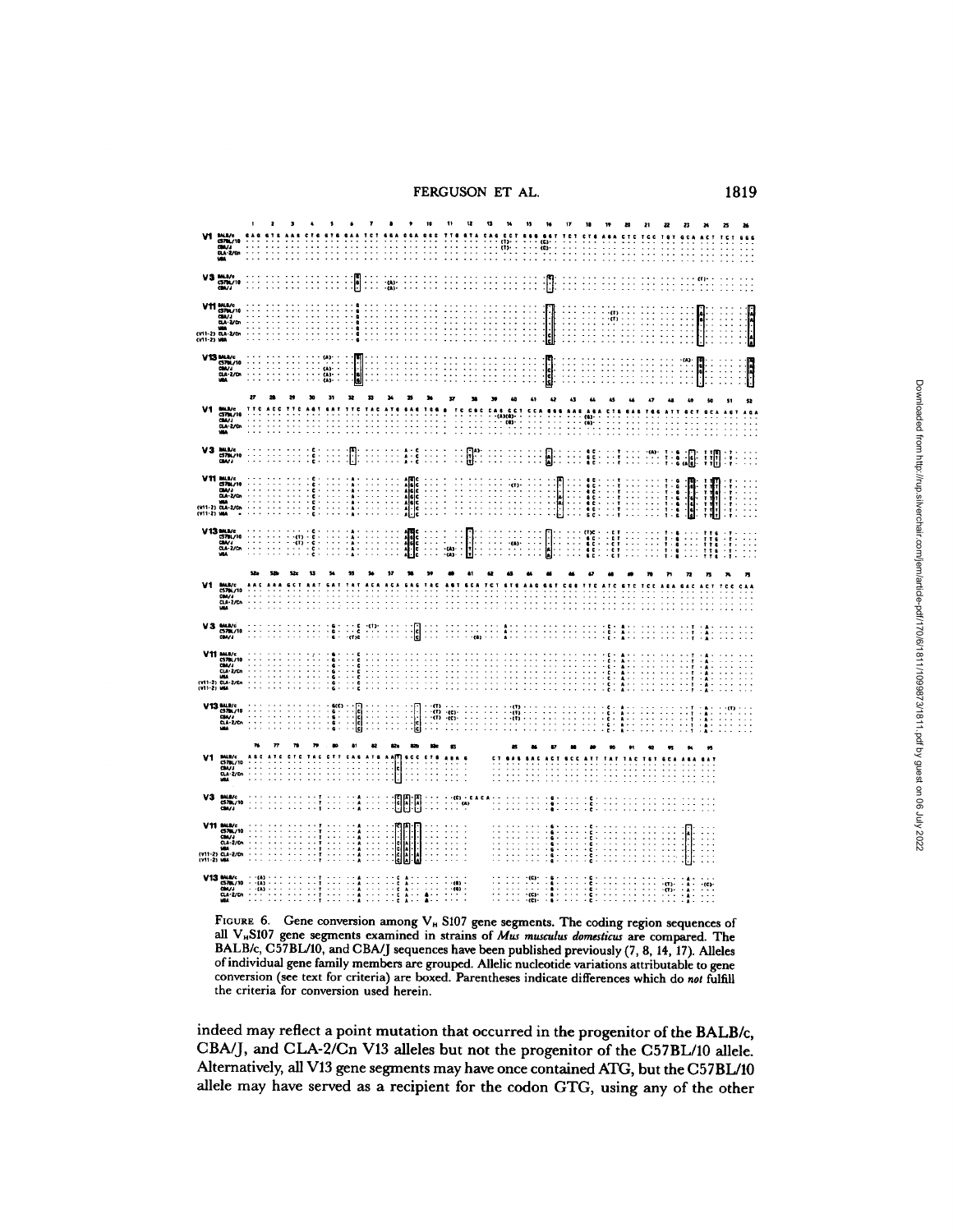members of the  $V_{\text{B}}$ S107 family as a donor sequence. In fact, the nucleotides that flank this difference (positions 6 and 16) are likely the result of gene conversion, strengthening this possibility.

Second, a striking feature of the  $V_{\mu}$ S107 family is the paucity of examples where more than two different bases are observed at a particular nucleotide position (this occurs at only 4 of the 64 positions where differences are observed: in codons 24, 40, 44, and 83). If nucleotide substitutions were random within the  $V<sub>H</sub>S107$  gene family, the proportion of positions where identical substitutions would exist can be calculated as  $(0.33)$   $(H)<sup>N</sup>$ , where H is the degree of homology among the sequences being compared, N is the total number of sequences less the putative donor and<br>being compared, N is the total number of sequences less the putative donor and recipient, and 0.33 is the probability of choosing one of three possible nucleotides (8, 11, 18). If calculated for the <sup>16</sup> known alleles this value is 21%, and the 49% of observed variations (32 out of 65) consistent with conversion is significantly higher when compared by  $\chi^2$  analysis ( $\chi^2 = 31.23_{df} = 1$ ;  $p < 0.001$ ).

The distribution of putative conversion events is skewed to particular family members, as 31 of the 32 putative conversion events involve V11, V3, and V13 alleles as donor/recipient combinations. This is consistent with the observation that sequence homology is positively correlated with the rate of intrachromosomal gene conversion (20), since the degrees of homology between Vl and other segments range from only 85-90%, whereas this figure is 90-100% for all V11, V13, and V3 combinations. If only the V13, V11, and V3 members are considered, the expected random occurrence of matching differences is only  $13\%$ , but  $53\%$  (31 of 59) of the differences among these alleles are consistent with conversion. This deviation from the expected value based on random occurrence is highly significant  $(\chi^2 = 81.08<sub>df</sub> = 1; p <$ 0.001). Thus, nonrandom events consistent with conversion have contributed to  $V_H S107$  allelic differences, and are focused among the V11, V3, and V13 alleles.

The paucity of substitutions in Vl attributable to gene conversion might reflect a selective advantage afforded by the specificity of V1-derived antibodies. However, several considerations suggest that this is secondary to homology relationships among individual  $V_H$ S107 genes. Many of the observed conversions are silent (e.g., amino acid position 6), would not alter antibody specificity, and should thus serve as innocuous donor sequences for Vl. Additionally, many conversions occur in framework regions, and it is clear from point mutations among Vl alleles that some framework changes can be tolerated. In fact, some of these appear less conservative than would be a potential conversion at the same position. For example, the gly  $\rightarrow$  arg<br>would be a potential conversion at the same position. For example, the gly  $\rightarrow$  arg substitution between C57BL and BALB/c V1 is less conservative than the gly  $\rightarrow$ ala substitution that would result if this codon were converted by the V3 or V13 members of the BALB/c haplotype.

The CLA-2/Cn and WSA sequences extend understanding of several features of the V<sub>H</sub>S107 gene family. First, although recent comparisons of BALB/c V<sub>H</sub>S107 members revealed that flanking regions are evolving faster than coding regions (17), this is not true for comparisons made between the alleles of individual gene segments among the CLA-2/Cn and BALB/c strains. In such comparisons (Table I), the V11-2 and V13 gene segments are evolving approximately twice as fast as are the noncoding sequences. Gene conversion maybe the basis for the apparent conflict, since it can result in short-term allelic diversity, generating more than one base change through asingle event. While we cannot determine the frequency of gene conversion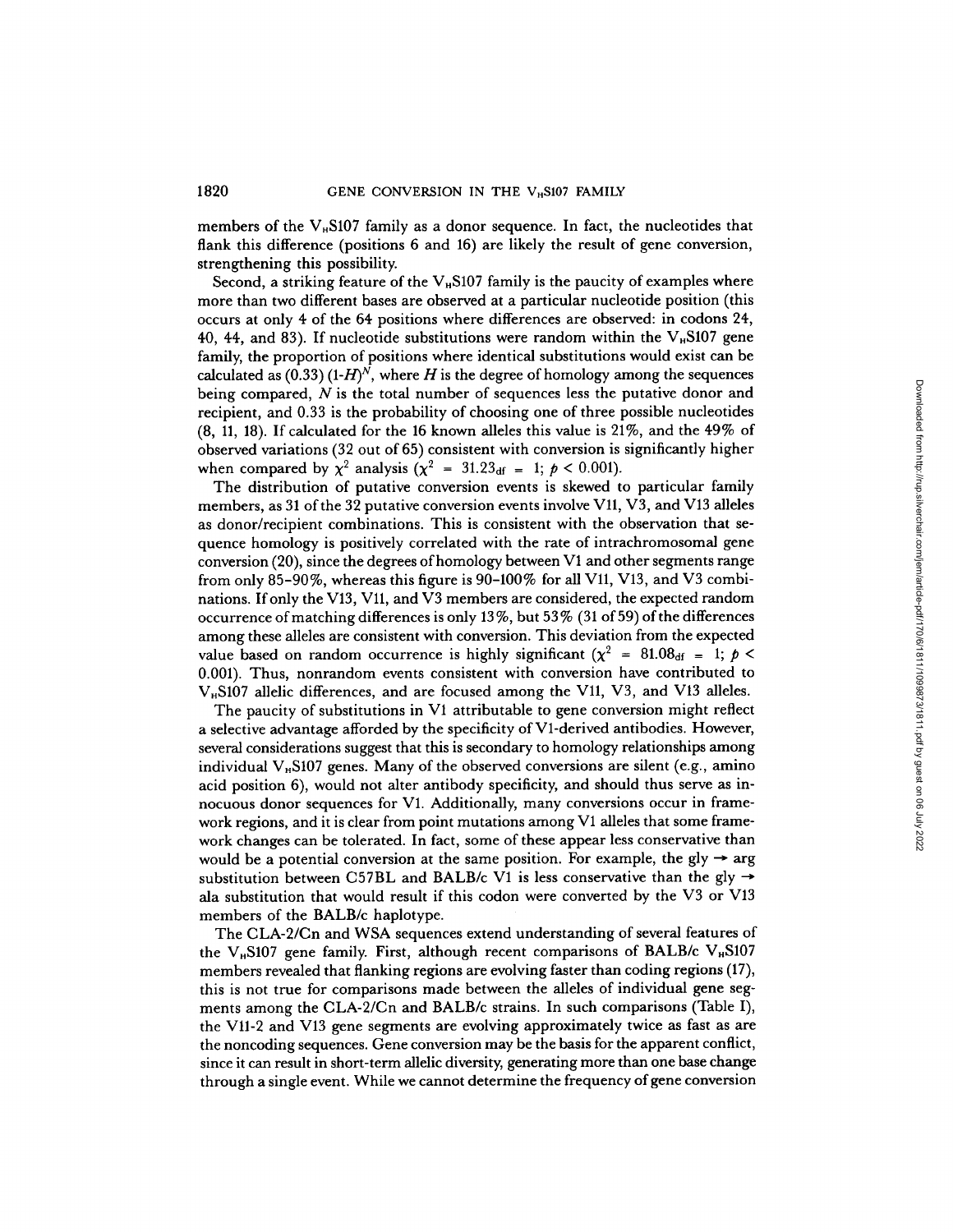TABLE I Drift between BALB/c and CLA-2 VHS107 Coding and Flanking Regions

| Comparison        | Region           | Number of<br>nucleotides<br>compared | Number of<br>base mis-<br>matches | Drift |
|-------------------|------------------|--------------------------------------|-----------------------------------|-------|
|                   |                  |                                      |                                   | %     |
| <b>CLA-2 V11</b>  | Noncoding flanks | 571                                  | 1                                 | 0.2   |
| VS.               | Leader exons     | 57                                   | 0                                 | 0.0   |
| BALB/c V11        | VH segment       | 303                                  | 0                                 | 0.0   |
| CLA-2 V11-2       | Noncoding flanks | 557                                  | 5                                 | 0.9   |
| VS.               | Leader exons     | 57                                   | 0                                 | 0.0   |
| <b>BALB/c V11</b> | VH segment       | 303                                  | 5                                 | 1.6   |
| <b>CLA-2 V13</b>  | Noncoding flanks | 569                                  | 15                                | 2.6   |
| VS.               | Leader exons     | 57                                   |                                   | 1.6   |
| BALB/c V13        | VH segment       | 303                                  | 16                                | 5.3   |
| <b>CLA-2 V1</b>   | Noncoding flanks | 628                                  | 7                                 | 1.1   |
| VS.               | Leader exons     | 57                                   | 0                                 | 0.0   |
| <b>BALB/c V1</b>  | VH segment       | 303                                  | 0                                 | 0.0   |

The drift for alleles of VHS107 family members in BALB/c and CLA was calculated for coding, flanking, and leader exon regions . Drift is calculated as the proportion of positions where base mismatches are observed in the designated region, and is expressed as a percentage .

with these data, it is clear that much gene conversion has occurred even during the relatively short time frame involved in divergence of alleles within a single species.

Second, these data argue against the notion that conversion events seen in the  $V<sub>n</sub>$ S107 family are inbreeding artifacts. The CLA-2/Cn and WSA gene segments are identical in sequence, and these strains were independently derived from the same feral population in which several  $V_n$ S107 haplotypes were segregating (see Fig. 1) . Since it is unlikely that identical mutations occurred independently in each strain subsequent to their separation and inbreeding, these gene segments probably represent those present in one haplotype of the original feral population of CNV mice.

Finally, the composition of the CLA/WSA haplotype strengthens the likelihood that <sup>a</sup> progenitor haplotype similar to CE may have given rise to many of the extant  $V<sub>n</sub>$ S107 haplotypes. As originally proposed by Perlmutter and Schroeder (18), unequal crossovers within this haplotype could account for the BALB/c and A/J haplotypes through an unequal crossover event. Similarly, the CLA/WSA haplotype could be generated through an unequal crossover in the same progenitor, resulting in two  $V11$  members (Fig. 7).

Based upon the data presented herein, as well as other recent studies suggesting that gene conversion contributes to sequence diversity among mouse and human  $V_H$  segments (3, 4, 6-8, 21, 22), it appears that gene conversion globally affects germline  $V_H$  genes, and has contributed substantially to  $Igh$  locus evolution.

#### Summary

Gene conversion has been suggested as the basis for many  $V_H$  allelic differences, particularly in the murine  $V_{H}S107$  family. Whether conversion among IgV<sub>H</sub> genes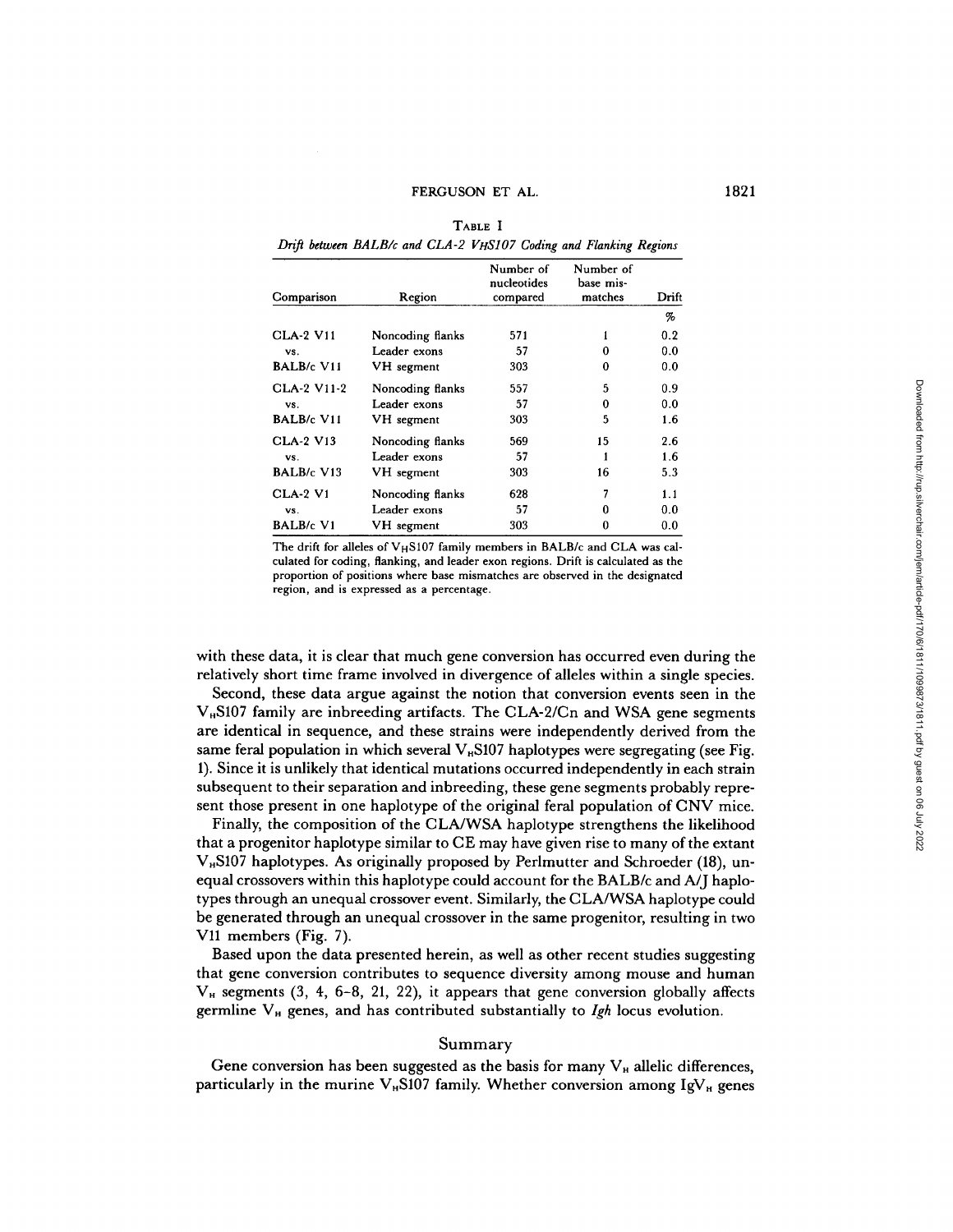

FIGURE 7. Proposed model for the evolution of the CLA- $2/WSA$  V<sub>H</sub>S107 haplotype. An unequal crossover in progenitor haplotype similar to CE is proposed to have resulted in the CLA/WSA haplotype, which is characterized by two V11-like segments. The reciprocal product would thus bear only V13 and VI segments, similar to the extant A/J haplotype.

is likely to have occurred in outbred populations has not been directly addressed . The CLA-2/Cn and WSA strains, which were recently and independently derived from a feral population exhibiting low responsiveness to PC, provide the opportunity to approach this question. In previous studies, the heavy chain cDNA sequence of <sup>a</sup> PC-specific hybridoma derived from CLA-2/Cn suggested gene conversion events within the  $V_{\mu}$ S107 family. Accordingly, we have examined the germline  $V_{\mu}$ S107 genes of CLA-2/Cn and WSA. The results indicate that: (a) The CLA-2 and WSA strains bear an identical but novel  $V_{\mu}$ S107 family haplotype, which lacks a V3 element and contains a V1, a V13, and two V11 genes;  $(b)$  low PC responsiveness in these populations is unlikely due to an inability to express the V1 member of the V<sub>B</sub>S107 gene family; and (c) when compared with the other known V<sub>B</sub>S107 haplotypes, the proportion of differences consistent with gene conversion greatly exceeds that expected by random base substitution . Thus, gene conversion events appear to have occurred with considerable frequency in the evolution of the murine  $V_{\mu}S107$ family, especially among the V3, V13, and V11 members. ely to have oscurred in outbred populations has not been directly and independently derived<br>in a first proposite the chicken line previous studies, the heavy chain cDNA sequence<br>of the chicken light chain previous studies,

We are grateful to Dr. Stuart Rudikoff for providing some of the oligonucleotide primers used in these studies, and Drs. Michael Potter and Lawrence D'Hoostelaere for providing the founder populations for the WSA and CLA-2/Cn strains, as well as the DNA samples from early breeding stocks . The helpful discussions and support of Dr. Roger Perlmutter are also gratefully acknowledged.

Received for publication 19 July 1989.

#### References

- 1. Bentley, D. L., and T. Rabbitts. 1981. Evolution of Immunoglobulin V genes. Evidence that recently duplicated human  $V_k$  sequences have diverged by gene conversion. Cell. 32:181.
- 2. Akimenko, M.-A., B. Mariame, and F. Rougeon. 1986. Evolution of the immunoglobulin kappa locus in the rabbit: Evidence for differential gene conversion events. Proc. Natl. Acad. Sci. USA. 83:5180.
- 3. Krawinkel, U., G. Zoebelein, M. Bruggemann, and A. Radbruch. 1983. Recombination between antibody heavy chain variable region genes: Evidence for gene conversion. Proc. Natl. Acad. Sci. USA. 80:4997.
- Frank Theat. Str. Och. 80.1557.<br>4. Rathbun, G. A., F. Otani, E. C. B. Milner, J. D. Capra, and P. W. Tucker. 1988. Molec-<br>1. Plan observation in the A. I. 1559 family of bosys chain unright persion gave any ular characterization of the A/J J558 family of heavy chain variable region gene seg-<br>ments.  $J.$  Mol. Biol. 202:385.
- 5. Reynaud, C.-A., V. Anquez, H. Grimal, and J.-C. Weill. 1987. A hyperconversion mechanism generates the chicken light chain preimmune repertoire. Cell. 48:379.